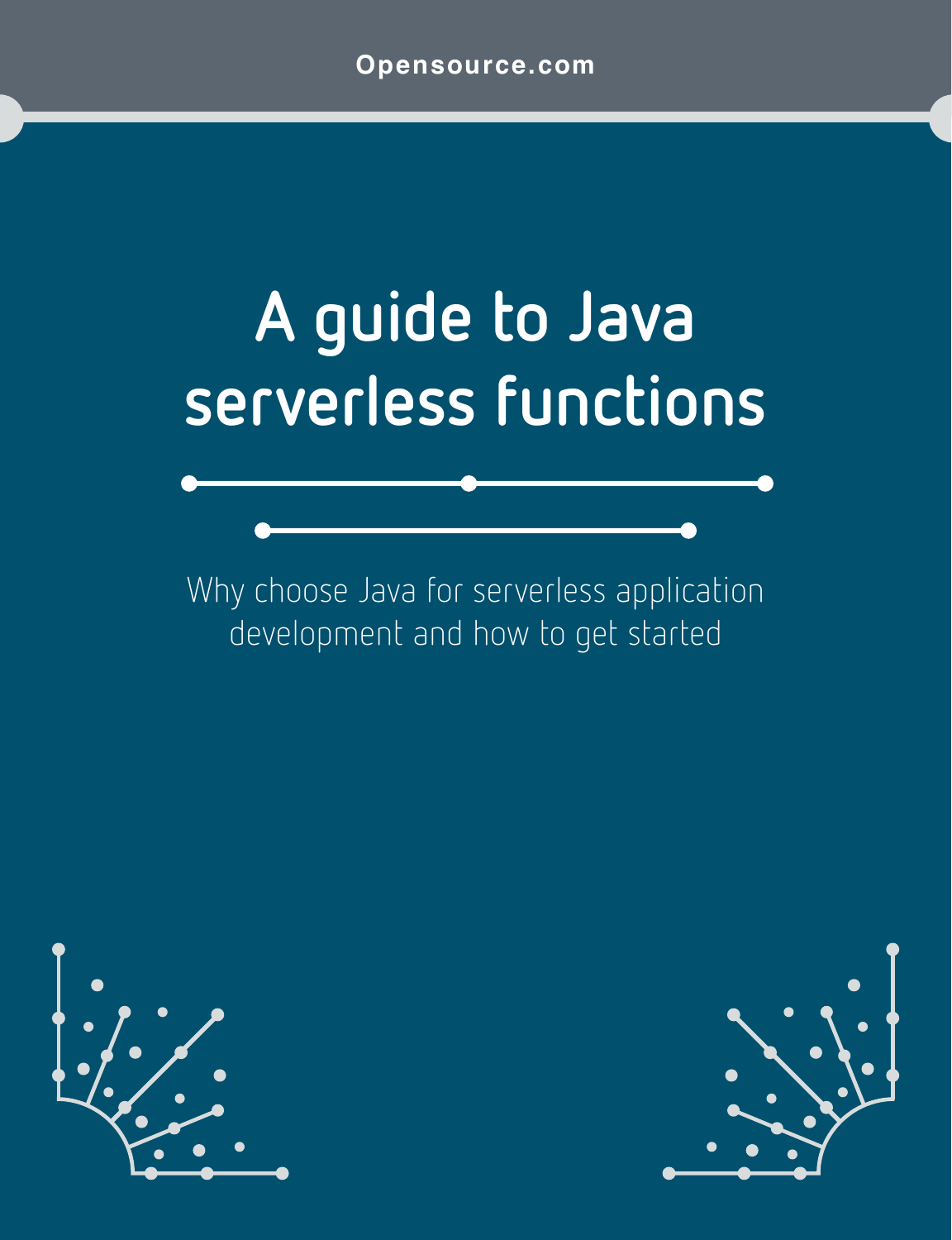### **What is [Opensource.com?](http://www.opensource.com)**

**OPENSOURCES** stories about creating, adopting, and sharing open source solutions. Visit [Opensource.com](http://opensource.com) to learn more about how the open source way is improving technologies, education, business, government, health, law, entertainment, humanitarian efforts, and more.

Submit a story idea: [opensource.com/story](https://opensource.com/story)

Email us: [open@opensource.com](mailto:open%40opensource.com?subject=)

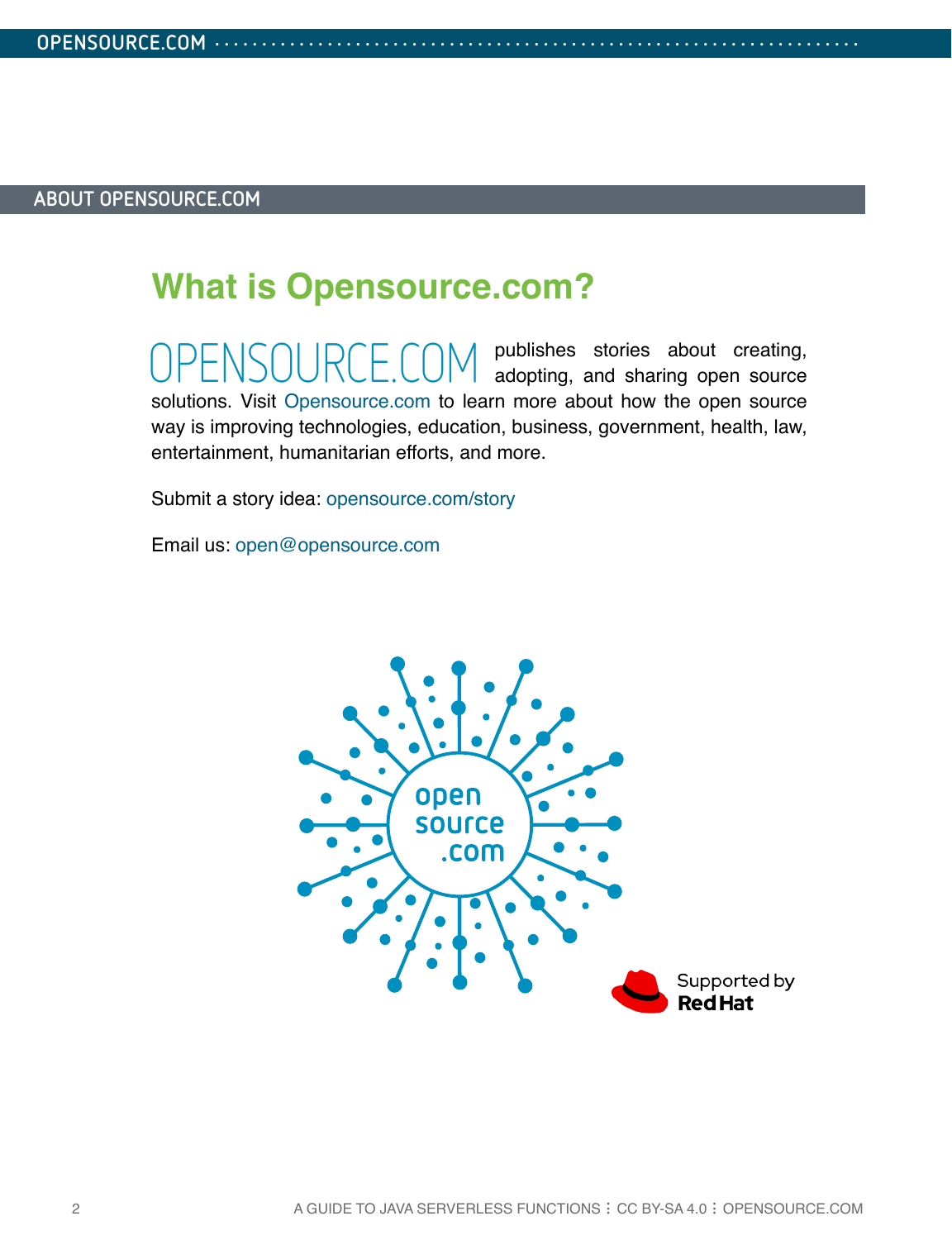### **DANIEL OH**

DANIEL OH Technical Marketing, CNCF Ambassador, Public Speaker, Published Author, Quarkus, Red Hat Runtimes.

Follow me at [@danieloh30](https://twitter.com/danieloh30)

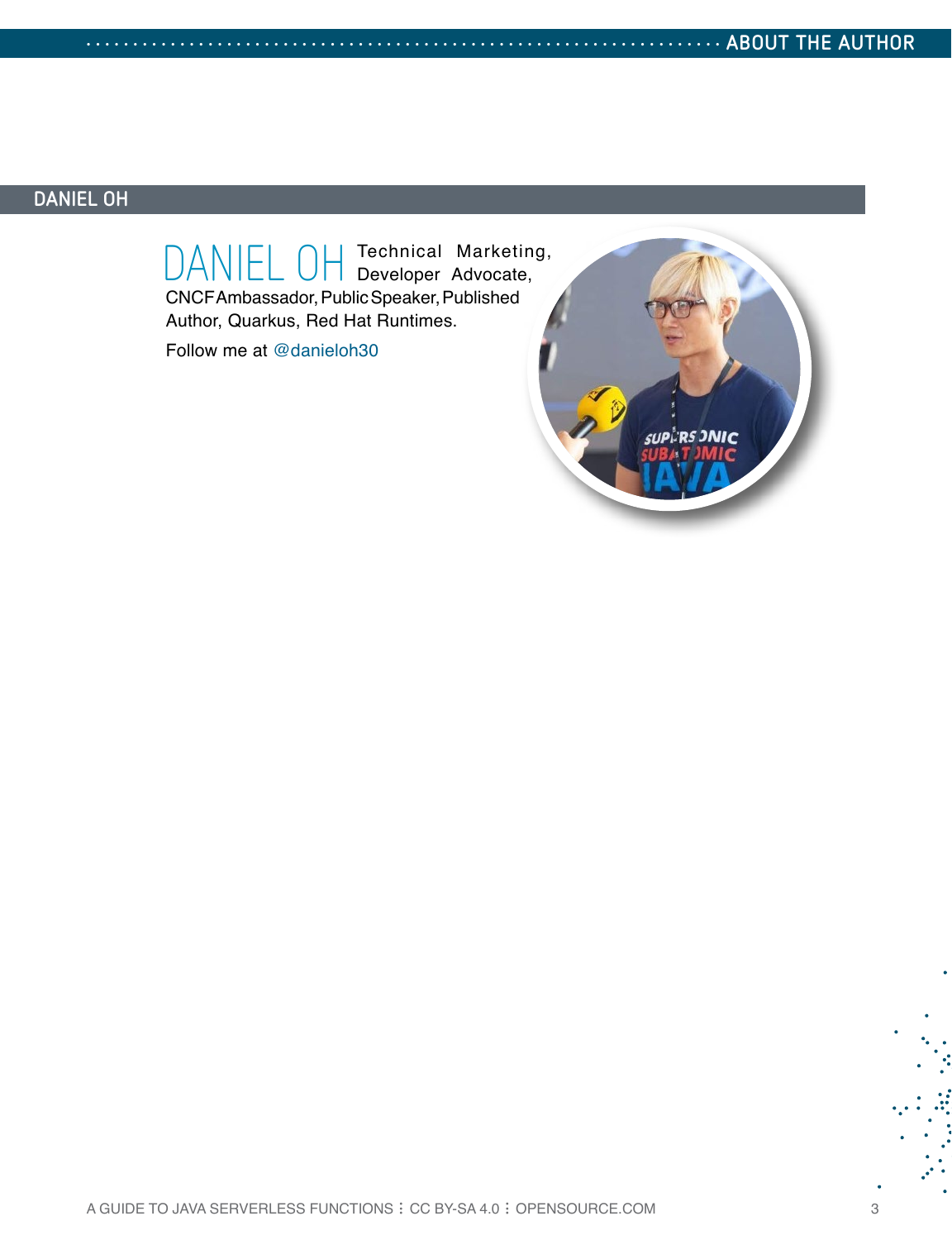### **INTRODUCTION**

### **CHAPTERS**

| <b>Write your own serverless functions</b>                   |     |
|--------------------------------------------------------------|-----|
| Make your app run faster with Graal VM in Kubernetes         | 1() |
| <b>Making portable functions across serverless platforms</b> | 13  |
| <b>Bind a cloud event to Knative</b>                         | 16  |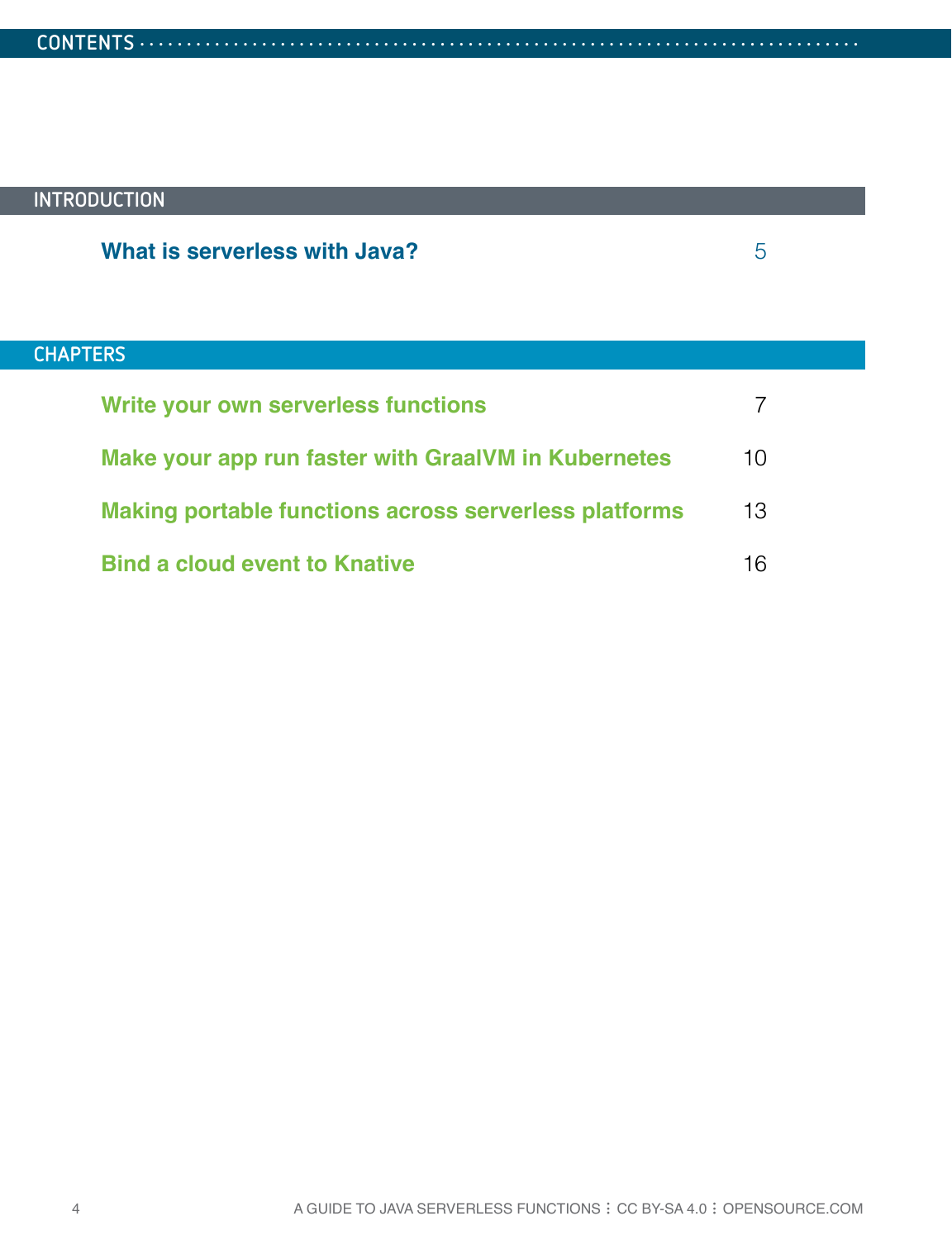### <span id="page-4-0"></span>**What is serverless with Java?**

*Java is still one of the most popular languages for developing enterprise applications. So, why are serverless developers shying away from it?*

FOR DECADES, ENTERPRISES have developed on various platforms, including physical servers, virtual machines, and cloud environments. The one thing these applications have in common across industries is they need to be continuously available (24x7x365) to guarantee stability, reliability, and performance, regardless of demand. Therefore, every enterprise must be responsible for the high costs of maintaining an infrastructure (e.g., CPU, memory, disk, networking, etc.) even if actual resource utilization is less than 50%.

Serverless architecture was developed to help solve these problems. Serverless allows developers to build and run applications on demand, guaranteeing high availability without having to manage servers in multi- and hybrid-cloud environments. Behind the scenes, there are still many servers in the serverless topology, but they are abstracted away from application development. Instead, cloud providers use serverless services for resource management, such as provisioning, maintaining, networking, and scaling server instances.

Because of its effectiveness, the serverless development model is now a requirement for enterprises that want to spin up their business applications on demand rather than running them all the time.

Many open source projects have been created to manage serverless applications on Kubernetes [[1\]](https://opensource.com/article/19/6/reasons-kubernetes) clusters with the Linux container package over virtual machines. The CNCF's Interactive Serverless Landscape [[2\]](https://landscape.cncf.io/serverless?zoom=150) is a guide to open source projects, tools, frameworks, and public cloud platforms that enable DevOps teams to handle serverless applications.



*[\(CNCF,](https://landscape.cncf.io/serverless?zoom=150) [Apache License 2.0\)](https://github.com/cncf/landscape/blob/master/LICENSE)*

Developers can write code then deploy it quickly to various serverless environments. Then the serverless application responds to demand and automatically scales up and down as needed.

You may be wondering what programming language and runtime are best suited for serverless application development to integrate with the technologies in the figure above. There's not just one answer to this question, but let's take a step back to discuss the application runtime that is most popular for developing business applications in enterprise production environments: Java.

According to Developer Economics [[3\]](https://developereconomics.com/), as of Q3 2020, more than 8 million enterprise developers are still using Java to achieve their business requirements. Yet, according to a 2020 NewRelic survey [\[4](https://newrelic.com/resources/ebooks/serverless-benchmark-report-aws-lambda-2020)], Java (at 6%) is clearly not the top choice for forward-thinking developers using a popular cloud service.



*Data from NewRelic's Serverless Benchmark Report (Daniel Oh, [CC BY-SA 4.0\)](https://creativecommons.org/licenses/by-sa/4.0/)*

Resource usage, response times, and latency are critical in serverless development. Serverless offerings from public cloud providers are usually metered on-demand, charged only when a serverless application is up, through an event-driven execution model. Therefore, enterprises don't pay anything when a serverless application is idle or scaled down to zero.

#### The state of Java with containers

With this background, you may be asking: "*Why don't developers try to use the Java stack for serverless application development given that existing business applications are most likely developed on Java technologies?* "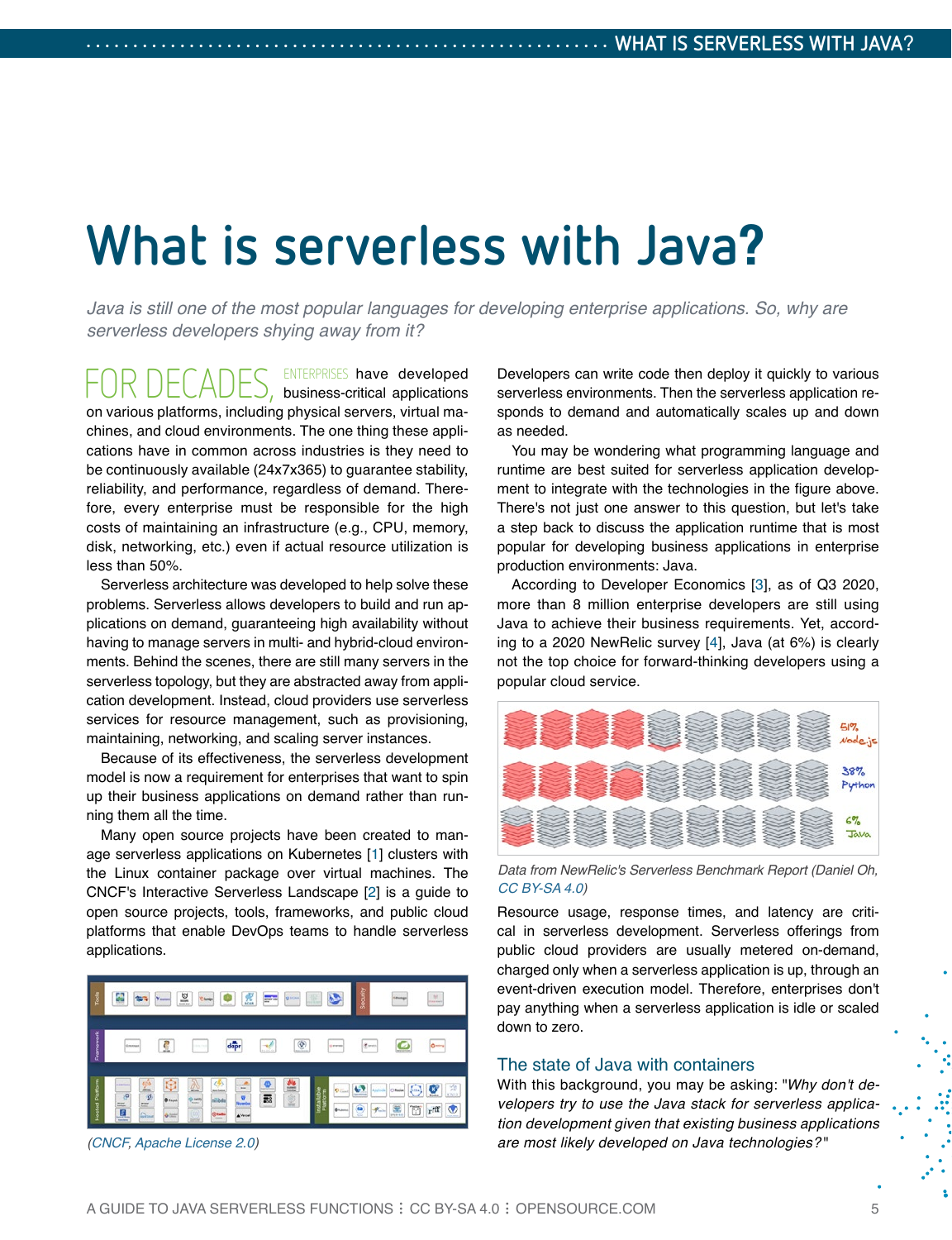Here is the hidden truth: It's hard to optimize Java applications in the new immutable infrastructure, also known as container platforms (e.g., Kubernetes).



*(Daniel Oh, [CC BY-SA 4.0\)](https://creativecommons.org/licenses/by-sa/4.0/)*

This diagram depicts the differences in memory resource usage between a Java process and competing languages and frameworks, such as Node.js [[5](https://nodejs.org/)] and Go [\[6\]](https://golang.org/). Java HotSpot has the largest footprint, which includes the heap memory allocated per Java Virtual Machine (JVM) instance. The middle shows how much smaller each process is on Node.js compared to Java. And finally, Go is a compiled language popular on the cloud due to its low memory consumption.

As you can see, you get higher density as you go from left to right on this diagram. This is the reason developers shy away from Java (including Spring Boot [\[7\]](https://spring.io/projects/spring-boot), an opinionated microservice Java framework) when writing serverless applications on the cloud, containers, and Kubernetes.

#### What's next?

Enterprises can gain significant benefits by implementing serverless applications, but resource-density issues cause them to avoid using the Java stack for developing serverless application development on Kubernetes. But choosing a different language creates a burden on the millions of Java developers worldwide. Therefore, in the next article in this series, I will guide you on how to get started with Java serverless functions instead of choosing a different language.

- [1] <https://opensource.com/article/19/6/reasons-kubernetes>
- [2] <https://landscape.cncf.io/serverless?zoom=150>
- [3] <https://developereconomics.com/>
- [4] [https://newrelic.com/resources/ebooks/serverless](https://newrelic.com/resources/ebooks/serverless-benchmark-report-aws-lambda-2020)[benchmark-report-aws-lambda-2020](https://newrelic.com/resources/ebooks/serverless-benchmark-report-aws-lambda-2020)
- [5] <https://nodejs.org/>
- [6] <https://golang.org/>
- [7] <https://spring.io/projects/spring-boot>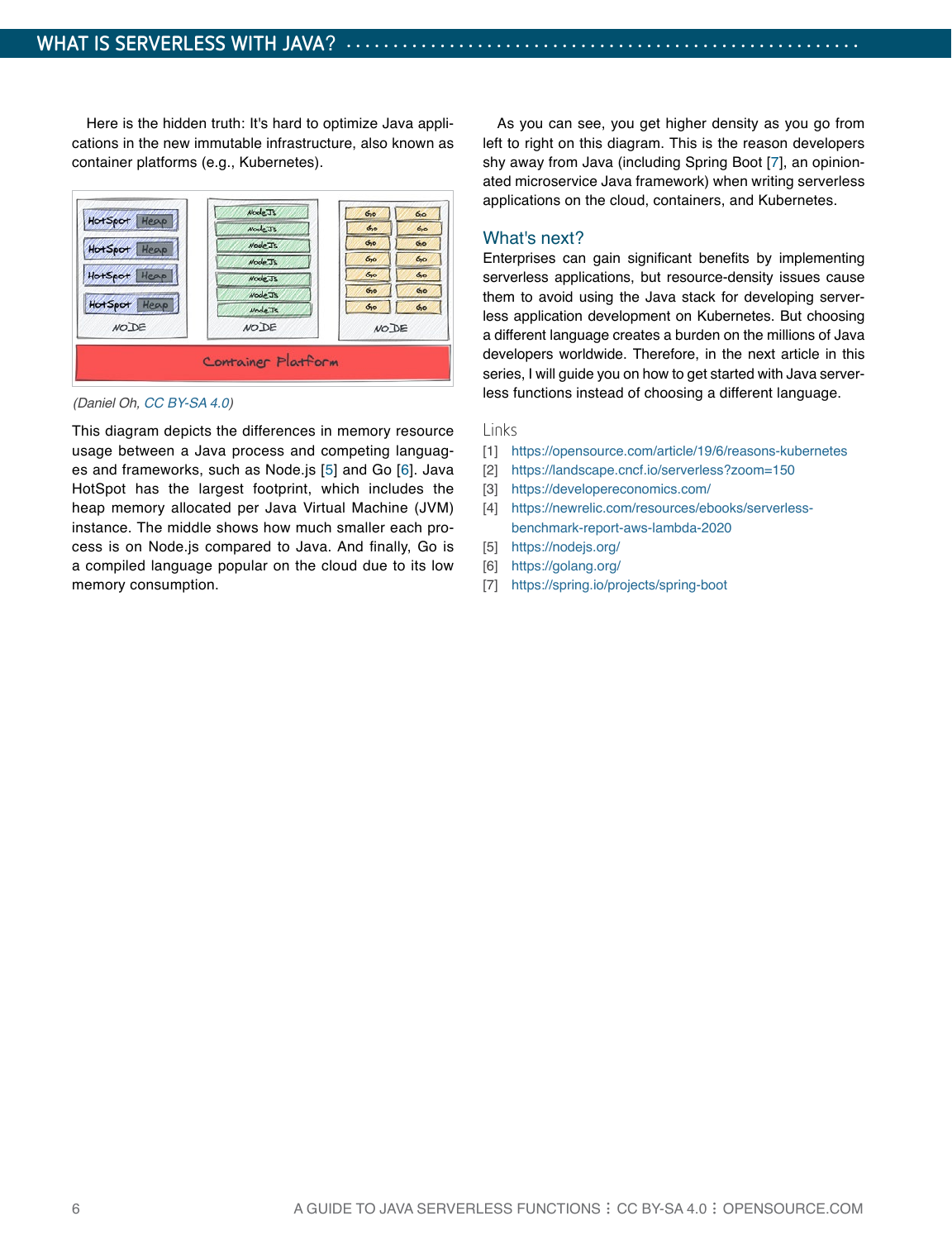## <span id="page-6-0"></span>Write your own **serverless functions**

*Quarkus allows you to develop serverless workloads with familiar Java technology.*

THE SERVERLESS JAVA JOURNEY [[1\]](https://opensource.com/article/21/5/what-serverless-java) started out with functions small snippets of code running on demand. This phase didn't last long. Although functions based on virtual machine architecture in the 1.0 phase made this paradigm very popular, as the graphic below shows, there were limits around execution time, protocols, and poor local-development experience.

Developers then realized that they could apply the same serverless traits and benefits to microservices and Linux containers. This launched the 1.5 phase, where some serverless containers completely abstracted Kubernetes [[2\]](https://opensource.com/article/19/6/reasons-kubernetes), delivering the serverless experience through Knative [\[3](https://cloud.google.com/knative/)] or another abstraction layer that sits on top of it.

In the 2.0 phase, serverless starts to handle more complex orchestration and integration patterns combined with some level of state management. More importantly, developers want to keep using a familiar application runtime, Java, to run a combination of serverless and non-serverless workloads in legacy systems.



#### *(Daniel Oh, [CC BY-SA 4.0](https://creativecommons.org/licenses/by-sa/4.0/))*

Before Java developers can start developing new serverless functions, their first task is to choose a new cloud-native Java framework that allows them to run Java functions quicker with a smaller memory footprint than traditional monolithic applications. This can be applied to various infrastructure environments, from physical servers to virtual machines to containers in multi- and hybrid-cloud environments.

Developers might consider an opinionated Spring framework that uses the java.util.function package in Spring Cloud Function [\[4](https://spring.io/serverless)] to support the development of imperative and reactive functions. Spring also enables developers to deploy Java functions to installable serverless platforms such as Kubeless [\[5](https://kubeless.io/)], Apache OpenWhisk [[6\]](https://openwhisk.apache.org/), Fission [\[7](https://fission.io/)], and Project Riff [\[8](https://projectriff.io/)]. However, there are concerns about slow startup and response times and heavy memory-consuming processes with Spring. This problem can be worse when running Java functions on scalable container environments such as Kubernetes.

Quarkus [[9\]](https://quarkus.io/) is a new open source cloud-native Java framework that can help solve these problems. It aims to design serverless applications and write cloud-native microservices for running on cloud infrastructures (e.g., Kubernetes).

Quarkus rethinks Java, using a closed-world approach to building and running it. It has turned Java into a runtime that's comparable to Go. Quarkus also includes more than 100 extensions that integrate enterprise capabilities, including database access, serverless integration, messaging, security, observability, and business automation.

Here is a quick example of how developers can scaffold a Java serverless function project with Quarkus.

#### 1. Create a Quarkus serverless Maven project

Developers have multiple options to install a local Kubernetes cluster, including Minikube [[10\]](https://minikube.sigs.k8s.io/docs/start/) and OKD (OpenShift Kubernetes Distribution) [\[11](https://docs.okd.io/latest/welcome/index.html)]. This tutorial uses an OKD cluster for a developer's local environment because of the easy setup of serverless functionality on Knative and DevOps toolings. These guides for OKD installation [\[12](https://docs.okd.io/latest/installing/index.html)] and Knative operator installation [\[13](https://knative.dev/docs/install/knative-with-operators/)] offer more information about setting them up.

The following command generates a Quarkus project (e.g., quarkus-serverless-restapi) to expose a simple REST API and download a quarkus-openshift extension for Knative service deployment:

\$ mvn io.quarkus:quarkus-maven-plugin:2.0.3.Final:create \ -DprojectGroupId=org.acme \ -DprojectArtifactId=quarkus-serverless-restapi \ -Dextensions="openshift" \

-DclassName="org.acme.getting.started.GreetingResource"

#### 2. Run serverless functions locally

Run the application using Quarkus development mode to check if the REST API works, then tweak the code a bit:

\$ ./mvnw quarkus:dev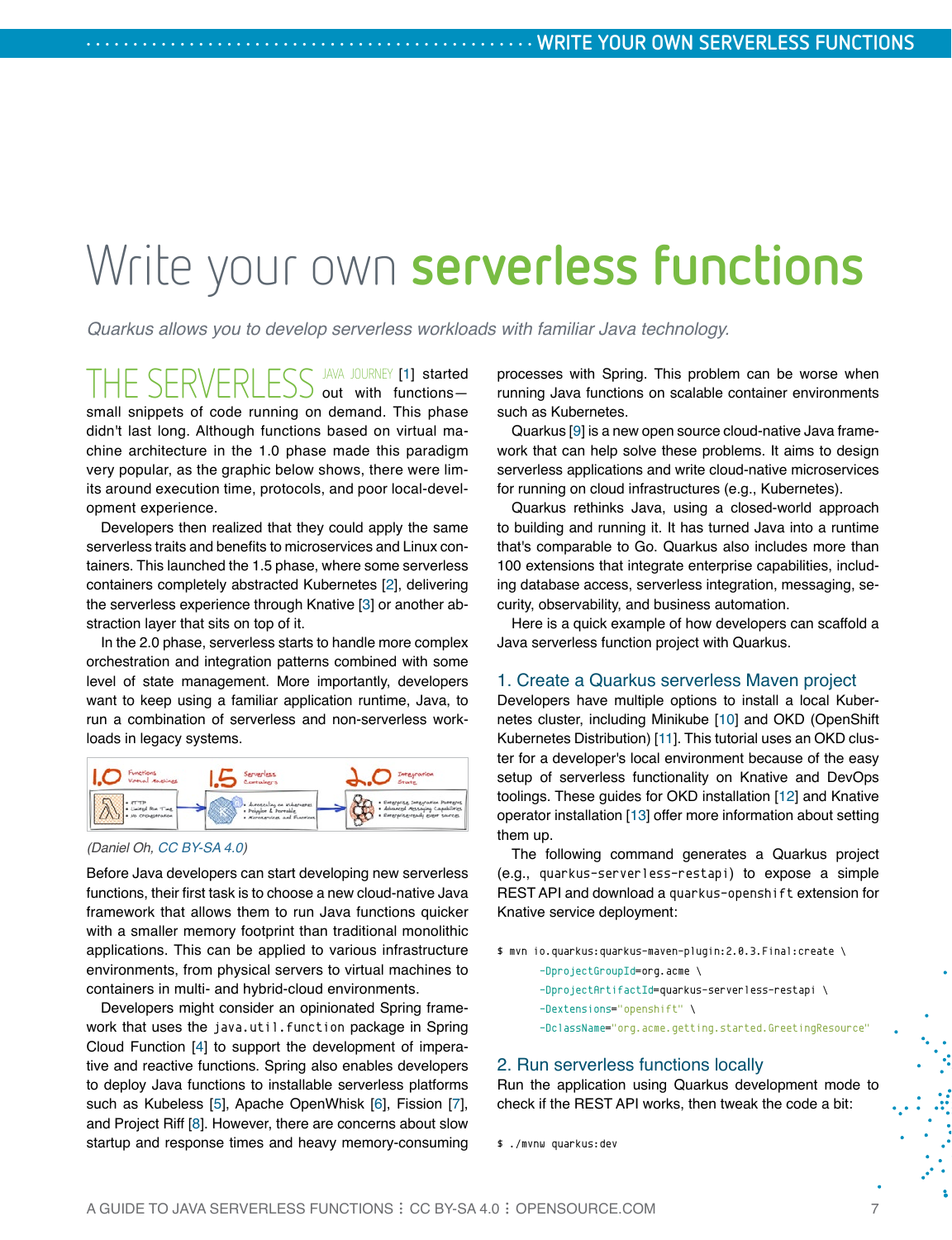The output will look like this:

\_\_ \_\_\_\_ \_\_ \_\_\_\_\_ \_\_\_ \_\_ \_\_\_\_ \_\_\_\_\_\_ --/ \_\_ \/ / / / \_ | / \_ \/ //\_/ / / / \_\_/ -/ /\_/ / /\_/ / \_\_ |/ , \_/ ,< / /\_/ /\ \ --\\_\_\_\\_\\_\_\_\_/\_/ |\_/\_/|\_/\_/|\_|\\_\_\_\_/\_\_\_/

- INFO [io.quarkus] (Quarkus Main Thread) quarkus-serverlessrestapi 1.0.0-SNAPSHOT on JVM (powered by Quarkus xx.xx.xx.) started in 2.386s. Listening on: http://localhost:8080
- INFO [io.quarkus] (Quarkus Main Thread) Profile dev activated. Live Coding activated.
- INFO [io.quarkus] (Quarkus Main Thread) Installed features: [cdi, kubernetes, resteasy]

**Note:** Keep your Quarkus application running to use Live Coding. This allows you to avoid having to rebuild, redeploy the application, and restart the runtime whenever the code changes.

Now you can hit the REST API with a quick curl command. The output should be Hello RESTEasy:

```
$ curl localhost:8080/hello
Hello RESTEasy
```
Tweak the return text in GreetingResource.java:

```
 public String hello() {
     return "Quarkus Function on Kubernetes";
 }
```
You will see new output when you reinvoke the REST API:

```
$ curl localhost:8080/hello
Quarkus Function on Kubernetes
```
There's not been a big difference between normal microservices and serverless functions. A benefit of Quarkus is that it enables developers to use any microservice to deploy Kubernetes as a serverless function.

#### 3. Deploy the functions to a Knative service

If you haven't already, create a namespace [[14\]](https://docs.okd.io/latest/applications/projects/configuring-project-creation.html) (e.g., quarkus-serverless-restapi) on your OKD (Kubernetes) cluster to deploy this Java serverless function.

Quarkus enables developers to generate Knative and Kubernetes resources by adding the following variables in src/ main/resources/application.properties:

quarkus.container-image.group=quarkus-serverless-restapi <1> quarkus.container-image.registry=image-registry.openshiftimage-registry.svc:5000 <2> quarkus.kubernetes-client.trust-certs=true <3> quarkus.kubernetes.deployment-target=knative <4>

quarkus.kubernetes.deploy=true <5> quarkus.openshift.build-strategy=docker <6>

- <1> Define a project name where you deploy a serverless application
- <2> The container registry to use
- <3> Use self-signed certs in this simple example to trust them
- <4> Enable the generation of Knative resources
- <5> Instruct the extension to deploy to OpenShift after the container image is built
- <6> Set the Docker build strategy

This command builds the application then deploys it directly to the OKD cluster:

\$ ./mvnw clean package -DskipTests

**Note:** Make sure to log in to the right project (e.g., quarkus-serverless-restapi) by using the oc login command ahead of time.

The output should end with BUILD SUCCESS.

Add a Quarkus label to the Knative service with this oc command:

\$ oc label rev/quarkus-serverless-restapi-00001 app.openshift.io/runtime=quarkus --overwrite

Then access the OKD web console to go to the Topology view in the Developer perspective [\[15](https://docs.okd.io/latest/applications/application_life_cycle_management/odc-viewing-application-composition-using-topology-view.html)]. You might see that your pod (serverless function) is already scaled down to zero (white-line circle).



*(Daniel Oh, [CC BY-SA 4.0](https://creativecommons.org/licenses/by-sa/4.0/))*

#### 4. Test the functions on Kubernetes

Retrieve a route URL of the serverless function by running the following oc command: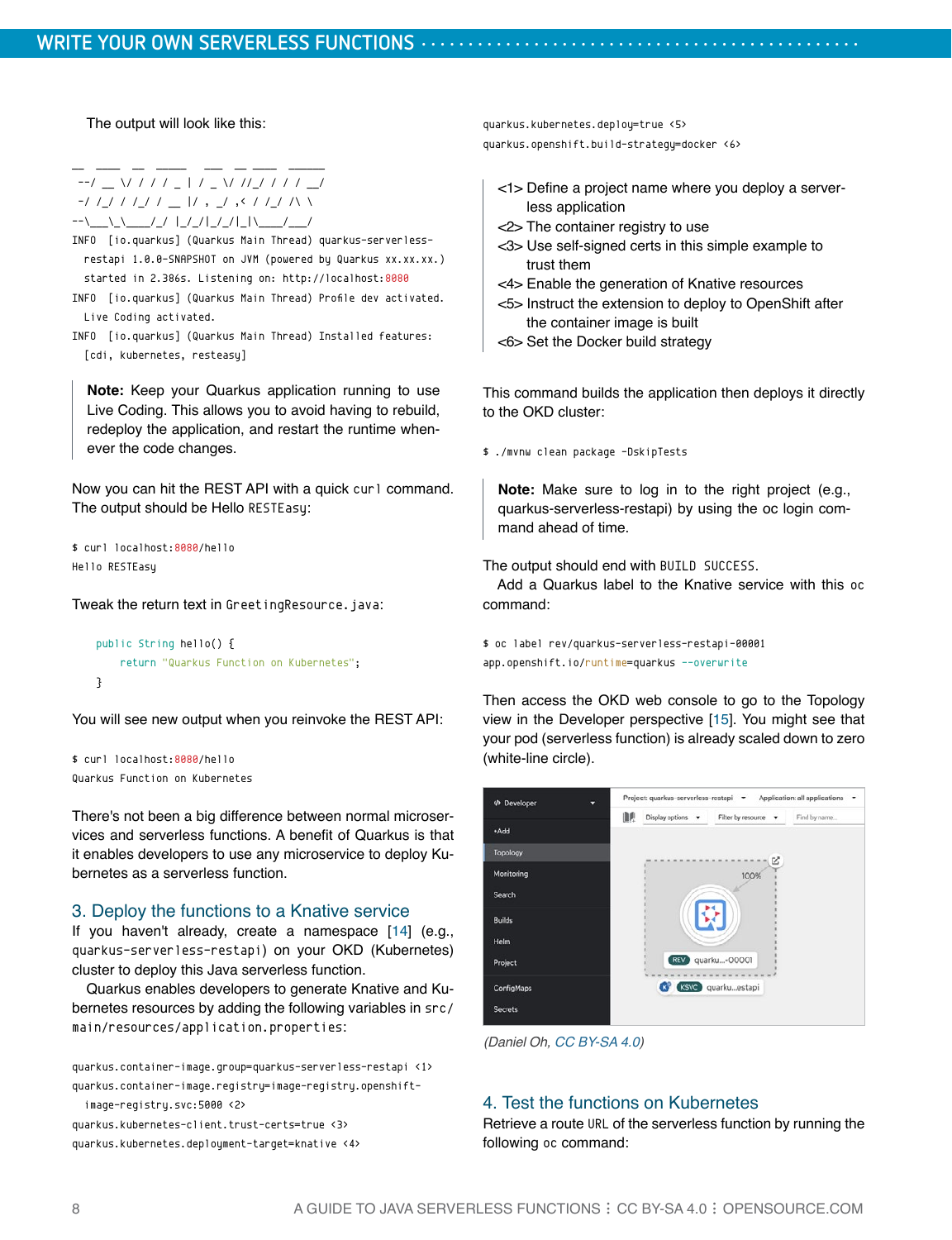| \$ oc qet rt/quarkus-serverless-restapi |                                                      |       |        |  |  |
|-----------------------------------------|------------------------------------------------------|-------|--------|--|--|
| $\lceil \dots \rceil$                   |                                                      |       |        |  |  |
| NAME                                    | URL                                                  | RFADY | RFASON |  |  |
|                                         | quarkus-serverless[] http://quarkus[].SUBDOMAIN True |       |        |  |  |

Access the route URL with a curl command:

\$ curl http://quarkus-serverless-restapi-quarkus-serverlessrestapi.SUBDOMAIN/hello

In a few seconds, you will get the same result as you got locally:

#### Quarkus Function on Kubernetes

When you return to the Topology view in the OKD cluster, the Knative service scales up automatically.



#### *(Daniel Oh, [CC BY-SA 4.0\)](https://creativecommons.org/licenses/by-sa/4.0/)*

This Knative service pod will go down to zero again in 30 seconds because of Knative serving's default setting.

#### What's next?

The serverless journey has evolved, starting with functions on virtual machines to serverless containers and integration with enterprise legacy systems. Along this journey, enterprise developers can still use familiar technologies like Java for developing serverless functions by using Quarkus to create a project then build and deploy it to Kubernetes with a Knative service.

The next article in this series will guide you on optimizing Java serverless functions in Kubernetes for faster startup time and small memory footprints at scale.

- [1] <https://opensource.com/article/21/5/what-serverless-java>
- [2] <https://opensource.com/article/19/6/reasons-kubernetes>
- [3] <https://cloud.google.com/knative/>
- [4] <https://spring.io/serverless>
- [5] <https://kubeless.io/>
- [6] <https://openwhisk.apache.org/>
- [7] <https://fission.io/>
- [8] <https://projectriff.io/>
- [9] <https://quarkus.io/>
- [10] <https://minikube.sigs.k8s.io/docs/start/>
- [11] <https://docs.okd.io/latest/welcome/index.html>
- [12] <https://docs.okd.io/latest/installing/index.html>
- [13] <https://knative.dev/docs/install/knative-with-operators/>
- [14] [https://docs.okd.io/latest/applications/projects/configuring](https://docs.okd.io/latest/applications/projects/configuring-project-creation.html)[project-creation.html](https://docs.okd.io/latest/applications/projects/configuring-project-creation.html)
- [15] [https://docs.okd.io/latest/applications/application\\_life\\_](https://docs.okd.io/latest/applications/application_life_cycle_management/odc-viewing-application-composition-using-topology-view.html) [cycle\\_management/odc-viewing-application-composition](https://docs.okd.io/latest/applications/application_life_cycle_management/odc-viewing-application-composition-using-topology-view.html)[using-topology-view.html](https://docs.okd.io/latest/applications/application_life_cycle_management/odc-viewing-application-composition-using-topology-view.html)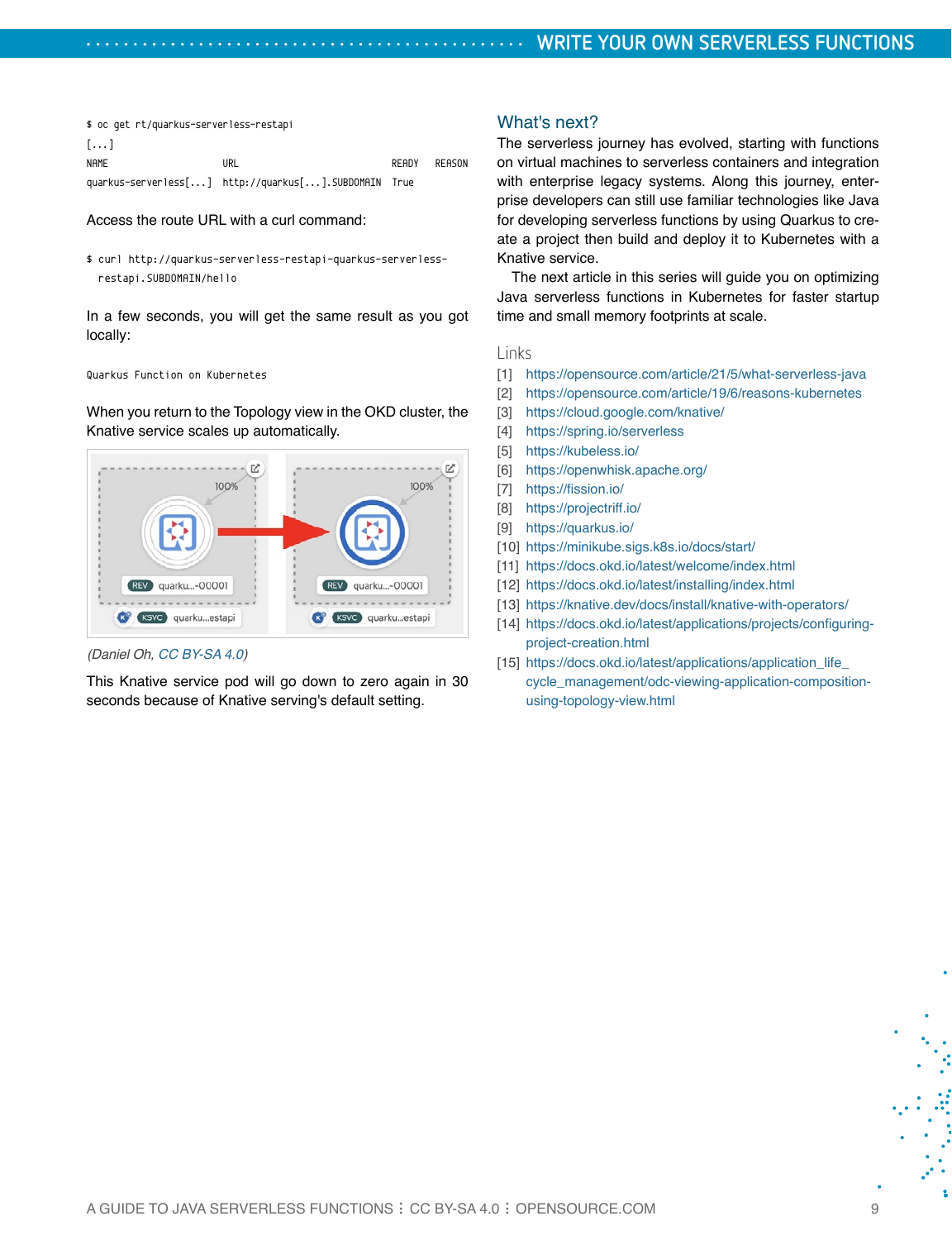## <span id="page-9-0"></span>Make your app run faster **with GraalVM in Kubernetes**

*Achieve faster startup and a smaller memory footprint to run serverless functions on Kubernetes.*

A FASTER STARTUP and smaller mem-ory footprint always matter in Kubernetes [[1\]](https://opensource.com/article/19/6/reasons-kubernetes) due to the expense of running thousands of application pods and the cost savings of doing it with fewer worker nodes and other resources. Memory is more important than throughput on containerized microservices on Kubernetes because:

- It's more expensive due to permanence (unlike CPU cycles)
- Microservices multiply the overhead cost
- One monolith application becomes *N* microservices (e.g., 20 microservices ≈ 20GB)

This significantly impacts serverless function development and the Java deployment model. This is because many enterprise developers chose alternatives such as Go, Python, and Nodejs to overcome the performance bottleneck—until now, thanks to Quarkus [\[2\]](https://quarkus.io/), a new Kubernetes-native Java stack. This article explains how to optimize Java performance to run serverless functions on Kubernetes using Quarkus.

#### Container-first design

Traditional frameworks in the Java ecosystem come at a cost in terms of the memory and startup time required to initialize those frameworks, including configuration processing, classpath scanning, class loading, annotation processing, and building a metamodel of the world, which the framework requires to operate. This is multiplied over and over for different frameworks.

Quarkus helps fix these Java performance issues by "shifting left" almost all of the overhead to the build phase. By doing code and framework analysis, bytecode transformation, and dynamic metamodel generation only once, at build time, you end up with a highly optimized runtime executable that starts up super fast and doesn't require all the memory of a traditional startup because the work is done once, in the build phase.



*(Daniel Oh, [CC BY-SA 4.0\)](https://creativecommons.org/licenses/by-sa/4.0/)*

More importantly, Quarkus allows you to build a native executable file that provides performance advantages [[3\]](https://quarkus.io/blog/runtime-performance/), including amazingly fast boot time and incredibly small resident set size (RSS) memory, for instant scale-up and high-density memory utilization compared to the traditional cloud-native Java stack.



*<sup>(</sup>Daniel Oh, [CC BY-SA 4.0](https://creativecommons.org/licenses/by-sa/4.0/))*

Here is a quick example of how you can build the native executable with a Java serverless [\[4](https://opensource.com/article/21/5/what-serverless-java)] function project using Quarkus.

#### 1. Create the Quarkus serverless Maven project

This command generates a Quarkus project (e.g., quarkus-serverless-native) to create a simple function:

```
$ mvn io.quarkus:quarkus-maven-plugin:2.0.3.Final:create \
        -DprojectGroupId=org.acme \
        -DprojectArtifactId=quarkus-serverless-native \
        -DclassName="org.acme.getting.started.GreetingResource"
```
#### 2. Build a native executable

You need a GraalVM to build a native executable for the Java application. You can choose any GraalVM distribution, such as Oracle GraalVM Community Edition (CE) [[5\]](https://www.graalvm.org/community/) and Mandrel [\[6](https://github.com/graalvm/mandrel)] (the downstream distribution of Oracle GraalVM CE). Mandrel is designed to support building Quarkus-native executables on OpenJDK 11.

Open pom.xml, and you will find this native profile. You'll use it to build a native executable: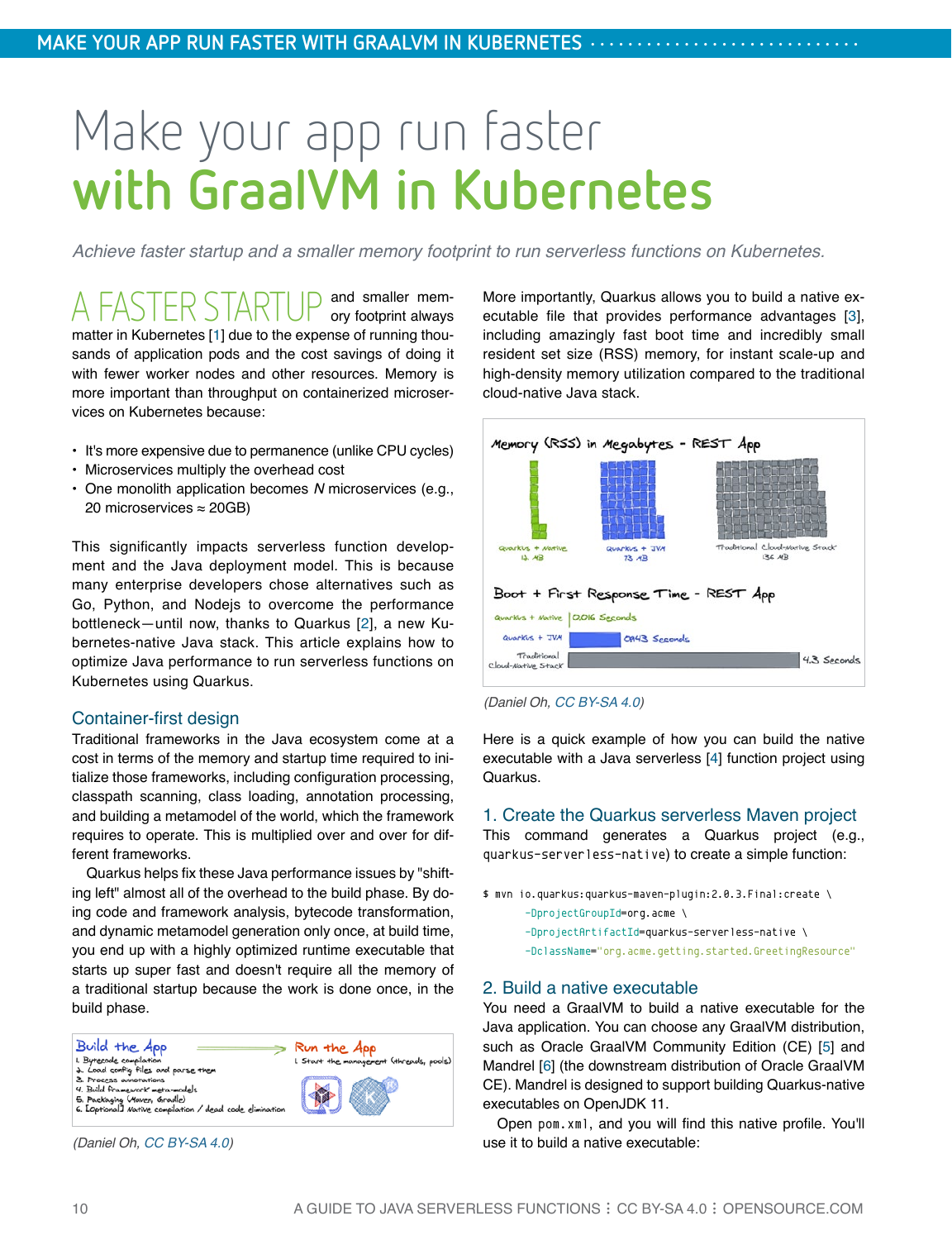```
<profiles>
     <profile>
         <id>native</id>
         <properties>
              <quarkus.package.type>native</quarkus.package.type>
         </properties>
     </profile>
</profiles>
```
**Note:** You can install the GraalVM or Mandrel distribution locally. You can also download the Mandrel container image to build it (as I did), so you need to run a container engine (e.g., Docker) locally.

Assuming you have started your container runtime already, run one of the following Maven commands.

For Docker [[7\]](https://www.docker.com/):

```
$ ./mvnw package -Pnative \
-Dquarkus.native.container-build=true \
-Dquarkus.native.container-runtime=docker
```
For Podman [[8\]](https://podman.io/):

```
$ ./mvnw package -Pnative \
-Dquarkus.native.container-build=true \
-Dquarkus.native.container-runtime=podman
```
#### The output should end with BUILD SUCCESS.



*(Daniel Oh, [CC BY-SA 4.0\)](https://creativecommons.org/licenses/by-sa/4.0/)*

Run the native executable directly without Java Virtual Machine (JVM):

\$ target/quarkus-serverless-native-1.0.0-SNAPSHOT-runner

The output will look like:

```
__ ____ __ _____ ___ __ ____ ______
 --/ __ \/ / / / _ | / _ \/ //_/ / / / __/
 -/ /_/ / /_/ / __ |/ , _/ ,< / /_/ /\ \ 
--\___\_\____/_/ |_/_/|_/_/|_|\____/___/
```

```
INFO [io.quarkus] (main) quarkus-serverless-native 
1.0.0-SNAPSHOT native
```
(powered by Quarkus xx.xx.xx.) Started in 0.019s. Listening on: http://0.0.0.0:8080

INFO [io.quarkus] (main) Profile prod activated.

INFO [io.quarkus] (main) Installed features: [cdi, kubernetes, resteasy]

Supersonic! That's *19 milliseconds* to startup. The time might be different in your environment.

It also has extremely low memory usage, as the Linux ps utility reports. While the app is running, run this command in another terminal:

\$ ps -o pid,rss,command -p \$(pgrep -f runner)

You should see something like:

```
 PID RSS COMMAND
10246 11360 target/quarkus-serverless-native-1.0.0-SNAPSHOT-runner
```
This process is using around *11MB* of memory (RSS). Pretty compact!

**Note:** The RSS and memory usage of any app, including Quarkus, will vary depending on your specific environment and will rise as application experiences load.

You can also access the function with a REST API. Then the output should be Hello RESTEasy:

\$ curl localhost:8080/hello Hello RESTEasy

#### 3. Deploy the functions to Knative service

If you haven't already, create a namespace [[9\]](https://docs.okd.io/latest/applications/projects/configuring-project-creation.html) (e.g., quarkus-serverless-native) on OKD (OpenShift Kubernetes Distribution) [\[10](https://docs.okd.io/latest/welcome/index.html)] to deploy this native executable as a serverless function. Then add a quarkus-openshift extension for Knative service deployment:

\$ ./mvnw -q quarkus:add-extension -Dextensions="openshift"

Append the following variables in src/main/resources/application.properties to configure Knative and Kubernetes resources:

quarkus.container-image.group=quarkus-serverless-native quarkus.container-image.registry=image-registry.openshiftimage-registry.svc:5000 quarkus.native.container-build=true quarkus.kubernetes-client.trust-certs=true quarkus.kubernetes.deployment-target=knative quarkus.kubernetes.deploy=true quarkus.openshift.build-strategy=docker

Build the native executable, then deploy it to the OKD cluster directly: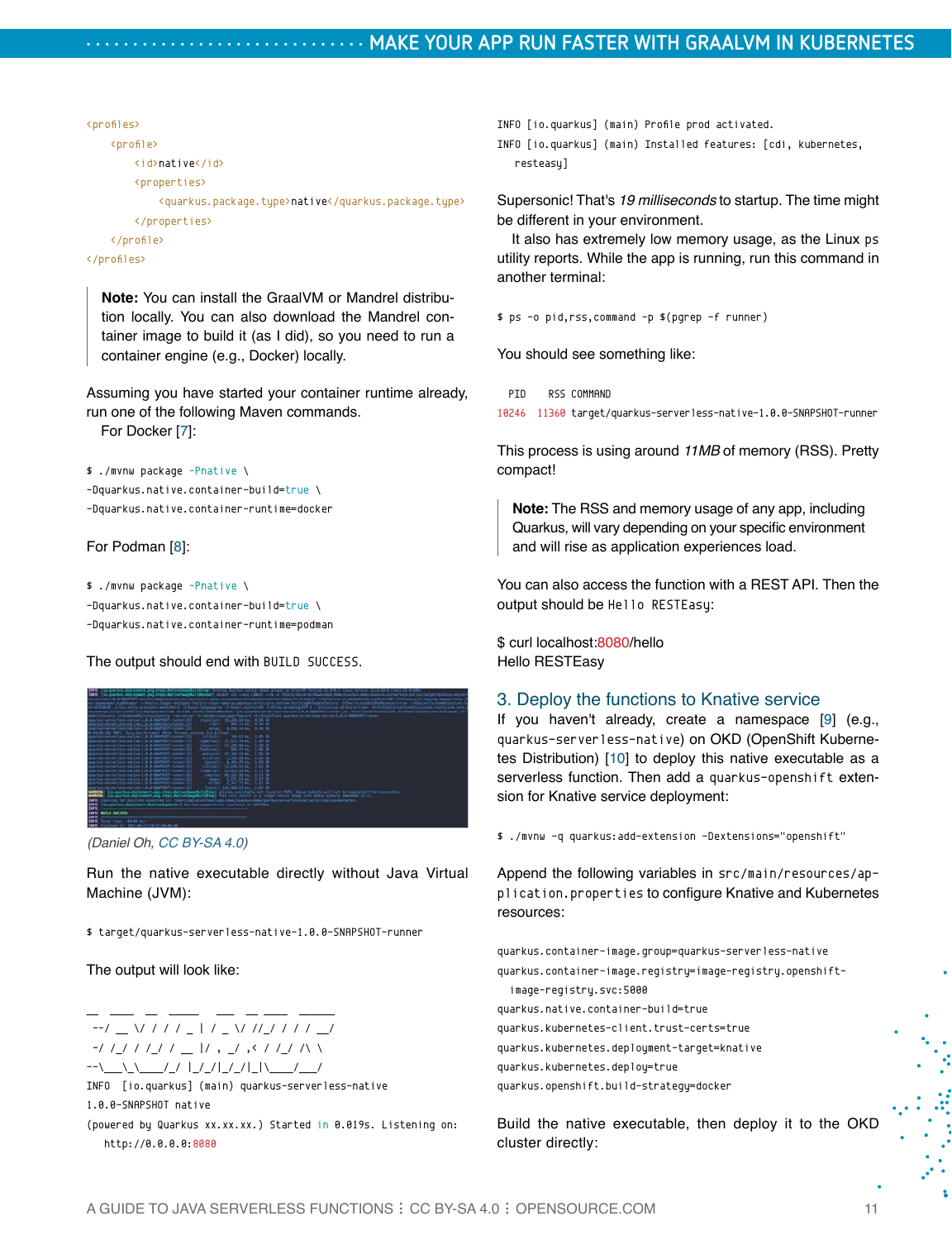#### \$ ./mvnw clean package -Pnative

**Note:** Make sure to log in to the right project (e.g., quarkus-serverless-native) using the oc login command ahead of time.

The output should end with BUILD SUCCESS. It will take a few minutes to complete a native binary build and deploy a new Knative service. After successfully creating the service, you should see a Knative service (KSVC) and revision (REV) using either the kubectl or oc command tool:

\$ kubectl get ksvc NAME URL [...] quarkus-serverless-native http://quarkus-serverless-native-[...].SUBDOMAIN True

#### \$ kubectl get rev

| <b>NAME</b> | CONFIG NAME | K8S SERVICE NAME                                                                            | GENERATION READY REASON |
|-------------|-------------|---------------------------------------------------------------------------------------------|-------------------------|
|             |             | quarkus-serverless-native-00001 quarkus-serverless-native quarkus-serverless-native-00001 1 | True                    |

#### 4. Access the native executable function

Retrieve the serverless function's endpoint by running this kubectl command:

\$ kubectl get rt/quarkus-serverless-native

The output should look like:

NAME READY REASON URL READY REASON NAME READY REASON REASON quarkus-serverless-native http://quarkus-serverless-restapi-quarkus-serverless-native.SUBDOMAIN True

Access the route URL with a curl command:

\$ curl http://quarkus-serverless-restapi-quarkus-serverlessnative.SUBDOMAIN/hello

In less than one second, you will get the same result as you got locally:

#### Hello RESTEasy

When you access the Quarkus running pod's logs in the OKD cluster, you will see the native executable is running as the Knative service.

| Project quarkus-serverliess-native -                                                                                                                                                                                                                                                                                                                                                                       |                                           |
|------------------------------------------------------------------------------------------------------------------------------------------------------------------------------------------------------------------------------------------------------------------------------------------------------------------------------------------------------------------------------------------------------------|-------------------------------------------|
| Pods i Pod details<br>@ quarkus-serverless-native-00001-deployment-5bfcf67d7b-rwhir o maning                                                                                                                                                                                                                                                                                                               |                                           |
| Environment Logs Events Terminal<br>Details<br>YAMI.                                                                                                                                                                                                                                                                                                                                                       |                                           |
| <b>GB</b> quarkus-serverless-native<br>m<br>Log streaming                                                                                                                                                                                                                                                                                                                                                  | <b>Billian 1 &amp; Download 1 C2Dopan</b> |
| A lines                                                                                                                                                                                                                                                                                                                                                                                                    |                                           |
| $-1$ $-1111 - 11 - 21111 - 1$<br>$-1111111$ = $11.3.5111111$<br>2021-05-10 10:13:07,620 INFO [io.quarkus] (main) quarkus-serverless-native 1.0.0-SWASHOT native (powered by Quarkus 1.13.4.Final) started in 0.010s. Liste<br>2021-05-18 18:13:07,620 IMFO [16.quarkus] (main) Profile prod activated.<br>2021-05-18 18:13:07.620 INFO (in.quarkus) (main) Installed features: (cdi, kubernetes, resteasy) |                                           |

*(Daniel Oh, [CC BY-SA 4.0\)](https://creativecommons.org/licenses/by-sa/4.0/)*

#### What's next?

You can optimize Java serverless functions with GraalVM distributions to deploy them as serverless functions on Knative with Kubernetes. Quarkus enables this performance optimization using simple configurations in normal microservices.

The next article in this series will guide you on making portable functions across multiple serverless platforms with no code changes.

- [1] <https://opensource.com/article/19/6/reasons-kubernetes>
- [2] <https://quarkus.io/>
- [3] <https://quarkus.io/blog/runtime-performance/>
- [4] <https://opensource.com/article/21/5/what-serverless-java>
- [5] <https://www.graalvm.org/community/>
- [6] <https://github.com/graalvm/mandrel>
- [7] <https://www.docker.com/>
- [8] <https://podman.io/>
- [9] [https://docs.okd.io/latest/applications/projects/configuring](https://docs.okd.io/latest/applications/projects/configuring-project-creation.html)[project-creation.html](https://docs.okd.io/latest/applications/projects/configuring-project-creation.html)
- [10] <https://docs.okd.io/latest/welcome/index.html>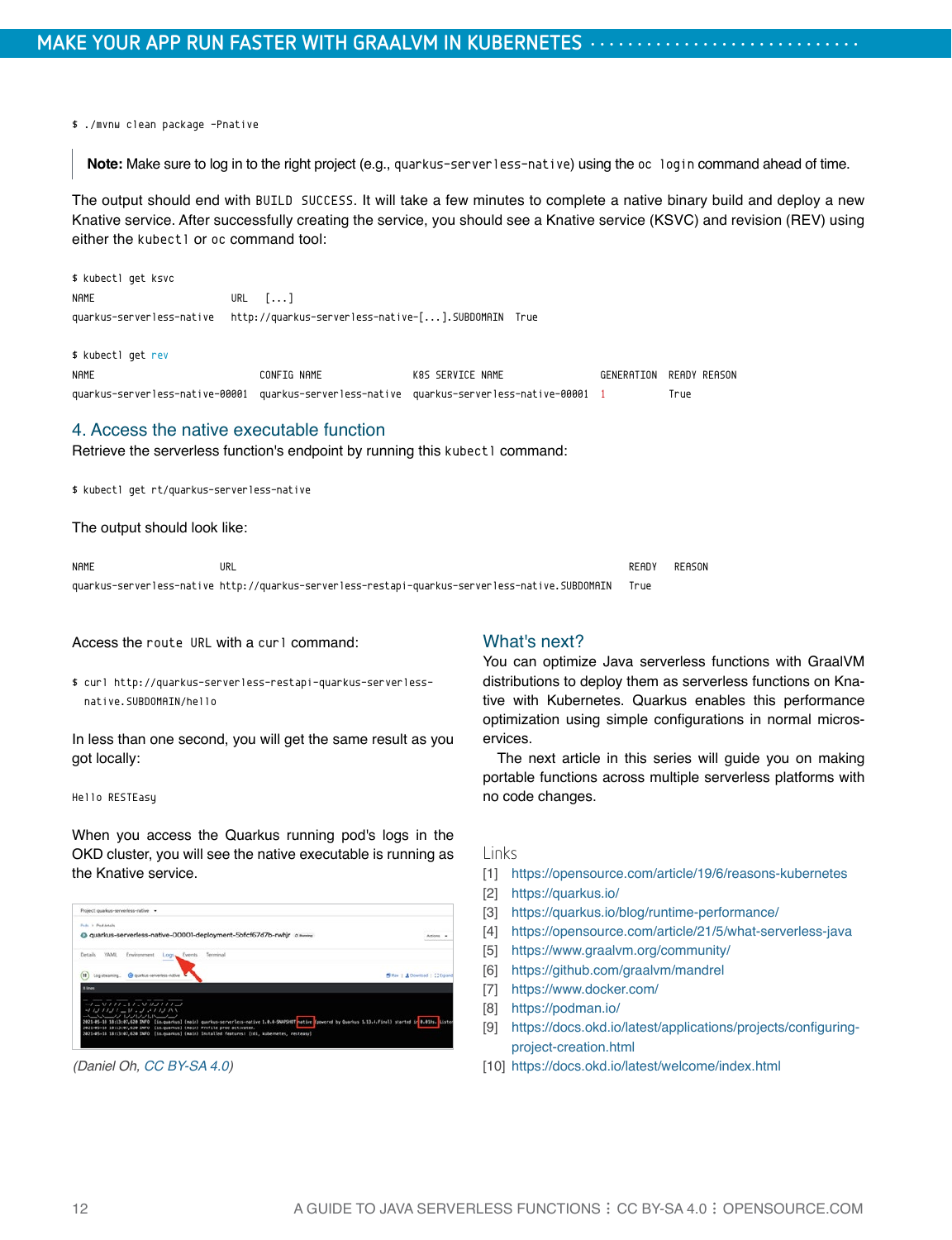## <span id="page-12-0"></span>**Making portable functions** across serverless platforms

*Quarkus Funqy brings portability to serverless functions.*

THE RISING POPULARITY of serverless devel-opment alongside the increased adoption of multi- and hybrid-cloud architectures has created a lot of competition among platforms. This gives developers many choices about where they can run functions on serverless platforms—from public managed services to on-premises Kubernetes [\[1](https://opensource.com/article/19/6/reasons-kubernetes)].

If you've read my previous articles about Java serverless [[2\]](https://opensource.com/article/21/5/what-serverless-java), you learned how to get started developing Java serverless functions [[3\]](https://opensource.com/article/21/6/java-serverless-functions) with Quarkus and how those serverless functions can be optimized [[4](https://opensource.com/article/21/6/java-serverless-functions-kubernetes)] to run on Kubernetes. So what should you do next to make your serverless functions fit better with the many choices available to you?

As a clue, think about why the Linux container (Docker, LXC [\[5\]](https://www.redhat.com/sysadmin/exploring-containers-lxc), cri-o) has become so popular: Portability. It's what made containers the de facto packaging technology for moving things from a developer's local machine to Kubernetes environments at scale. It means developers and operators don't need to worry about incompatibility and inconsistency between development and production environments.

For adopting multi- and hybrid cloud architectures, these container portability benefits should also be considered for serverless function development. Without portability, developers would likely have to learn and use different APIs, command-line interface (CLI) tools, and software development kits (SDKs) for each serverless platform when developing and deploying the same serverless functions across multiple serverless runtimes. Developers, who have limited resources (e.g., time, effort, cost, and human resources), would be so overwhelmed by the options that they would find it difficult to choose the best one.



*(Daniel Oh, [CC BY-SA 4.0](https://creativecommons.org/licenses/by-sa/4.0/))*

#### Get Funqy the next time you hit a serverless dance floor

The Quarkus Funqy [[6\]](https://quarkus.io/guides/funqy) extension supports a portable Java API for developers to write serverless functions and deploy them to heterogeneous serverless runtimes, including AWS Lambda, Azure Functions, Google Cloud, and Knative. It is also usable as a standalone service. Funqy helps developers dance on the serverless floor without making code changes.

Here is a quick example of how to build a portable serverless function with Quarkus Funqy.

#### 1. Create a Quarkus Funqy Maven project

Generate a Quarkus project (quarkus-serverless-func) to create a simple function with Funqy extensions:

\$ mvn io.quarkus:quarkus-maven-plugin:2.0.3.Final:create \

- -DprojectGroupId=org.acme \
- -DprojectArtifactId=quarkus-serverless-func \
- -Dextensions="funqy-http" \
- -DclassName="org.acme.getting.started.GreetingResource"

#### 2. Run the serverless function locally

Open the Funqy.java file in the src/main/java/org/acme/ getting/started directory: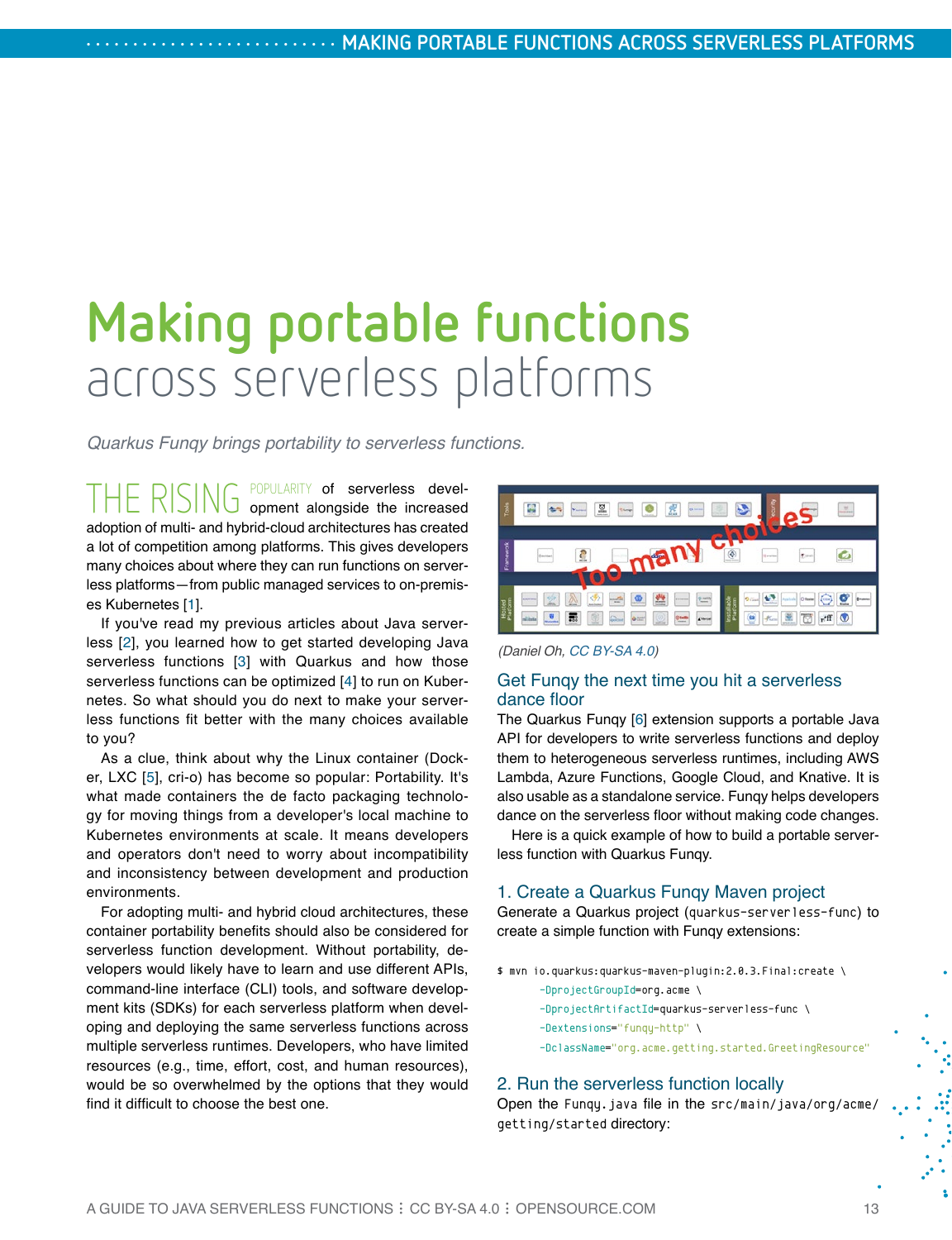```
public class Funqy {
```
private static final String CHARM\_QUARK\_SYMBOL = "c";

```
 @Funq (1)
 public String charm(Answer answer) { (2)
    return CHARM_QUARK_SYMBOL.equalsIgnoreCase(answer.
      value) ? "You Quark!" : "We Wrong answer";
 }
 public static class Answer {
    public String value; (3)
 }
```
In the code above:

}

- (1) Annotation makes the method an exposable function based on the Funqy API. The function name is equivalent to the method name (charm) by default.
- (2) Indicates a Java class (Answer) as an input parameter and String type for the output.
- (3) value should be parameterized when the function is invoked.

**Note:** Funqy does type introspection at build time to speed boot time, so the Funqy marshaling layer won't notice any derived types at runtime.

Run the function via Quarkus Dev Mode:

\$ ./mvnw quarkus:dev

The output should look like:



- INFO [io.quarkus] (Quarkus Main Thread) quarkus-serverlessfunc 1.0.0-SNAPSHOT on JVM (powered by Quarkus x.x.x.) started in 2.908s. Listening on: http://localhost:8080
- INFO [io.quarkus] (Quarkus Main Thread) Profile dev activated. Live Coding activated.
- INFO [io.quarkus] (Quarkus Main Thread) Installed features: [cdi, funqy-http, kubernetes]

Now the function is running in your local development environment. Access the function with a RESTful API:

\$ http://localhost:8080/charm?value=s

The output should be:

**W** Wrong answer

If you pass value=c down as a parameter, you will see:

You Quark!

#### 3. Choose a serverless platform to deploy the Funqy function

Now you can deploy the portable function to your preferred serverless platform when you add one of the Quarkus Funqy extensions in the figure below. The advantage is that you will not need to change the code; you should need only to adjust a few configurations, such as function export and target serverless platform.

| <b>Quarkus Fungy</b><br>This guide explains basics of the Funge<br>framework, a simple portable cross-<br>provider cloud function APL | <b>Quarkus Fungy HTTP</b><br>This guide explains Fungy's HTTP.<br>binding. | <b>Quarkus Fungy Amazon</b><br>Lambdas<br>This guide explains Funcy's Amazon<br>Lambda binding | <b>Quarkus Fungy Amazon</b><br><b>Lambdas HTTP</b><br>This guide explains Fungy's Amazon<br>Lambda HTTP binding |
|---------------------------------------------------------------------------------------------------------------------------------------|----------------------------------------------------------------------------|------------------------------------------------------------------------------------------------|-----------------------------------------------------------------------------------------------------------------|
| <b>Quarkus Fungy Knative</b>                                                                                                          | <b>Quarkus Fungy Azure</b>                                                 | <b>Quarkus Fungy Google</b>                                                                    | <b>Quarkus Fungy Google</b>                                                                                     |
| <b>Events</b>                                                                                                                         | <b>Functions HTTP</b>                                                      | <b>Cloud Platform</b>                                                                          | <b>Cloud Platform HTTP</b>                                                                                      |
| This guide explains Fungy's Knative                                                                                                   | This guide explains Fungy's Azure                                          | This guide explains Fungy's Google                                                             | This guide explains Fungy's Google                                                                              |
| <b>Events binding</b>                                                                                                                 | <b>Functions HTTP binding</b>                                              | Cloud Platform Functions binding.                                                              | Cloud Platform Functions HTTP binding.                                                                          |

*(Daniel Oh, [CC BY-SA 4.0](https://creativecommons.org/licenses/by-sa/4.0/))*

Try to deploy the function using Knative Serving [\[7](https://knative.dev/docs/serving/)] (if you have installed it in your Kubernetes cluster). Add the following extensions to the Quarkus Funqy project:

\$ ./mvnw quarkus:add-extension -Dextensions= "kubernetes,container-image-docker"

Open the application.properties file in the src/main/ resources/ directory. Then add the following variables to configure Knative and Kubernetes resources—make sure to replace changeit with your container registry's group name (username in DockerHub):

quarkus.container-image.build=true quarkus.container-image.group=changeit quarkus.container-image.push=true quarkus.container-image.builder=docker quarkus.kubernetes.deployment-target=knative

Containerize the function, then push it to the external container registry:

\$ ./mvnw clean package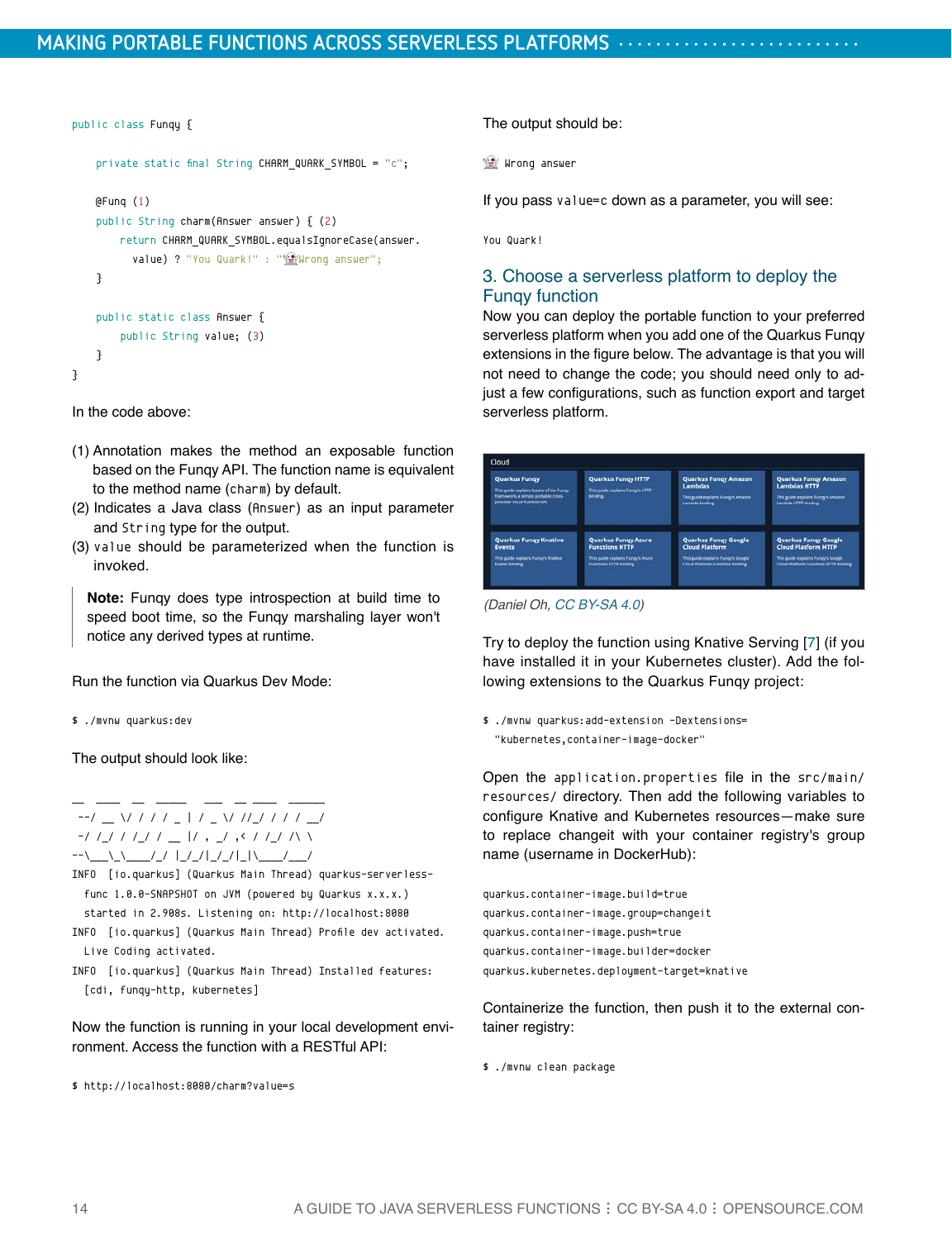The output should end with BUILD SUCCESS. Then a knative. yml file will be generated in the target/kubernetes directory. Now you should be ready to create a Knative service with the function using the following command (be sure to log into the Kubernetes cluster and change the namespace where you want to create the Knative service):

\$ kubectl create -f target/kubernetes/knative.yml

The output should be like this:

service.serving.knative.dev/quarkus-serverless-func created

#### 4. Test the Funqy function in Kubernetes

Get the function's REST API and note its output:

\$ kubectl get rt

NAME URL READY REASON

quarkus-serverless-func

http://quarkus-serverless-func-YOUR\_HOST\_DOMAIN True

Access the function quickly using a curl command:

\$ http://http://quarkus-serverless-func-YOUR\_HOST\_DOMAIN/ charm?value=c

You see the same output as you saw locally:

You Quark!

**Note:** The function will scale down to zero in 30 seconds because of Knative Serving's default behavior. In this case, the pod will scale up automatically when the REST API is invoked.

#### What's next?

You've learned how developers can make portable Java serverless functions with Quarkus and deploy them across serverless platforms (e.g., Knative with Kubernetes). Quarkus enables developers to avoid redundancy when creating the same function and deploying it to multiple serverless platforms. My next article in this series will explain how to enable CloudEvents Bind with Java and Knative.

- [1] <https://opensource.com/article/19/6/reasons-kubernetes>
- [2] <https://opensource.com/article/21/5/what-serverless-java>
- [3] [https://opensource.com/article/21/6/java-serverless](https://opensource.com/article/21/6/java-serverless-functions)[functions](https://opensource.com/article/21/6/java-serverless-functions)
- [4] [https://opensource.com/article/21/6/java-serverless](https://opensource.com/article/21/6/java-serverless-functions-kubernetes)[functions-kubernetes](https://opensource.com/article/21/6/java-serverless-functions-kubernetes)
- [5] <https://www.redhat.com/sysadmin/exploring-containers-lxc>
- [6] <https://quarkus.io/guides/funqy>
- [7] <https://knative.dev/docs/serving/>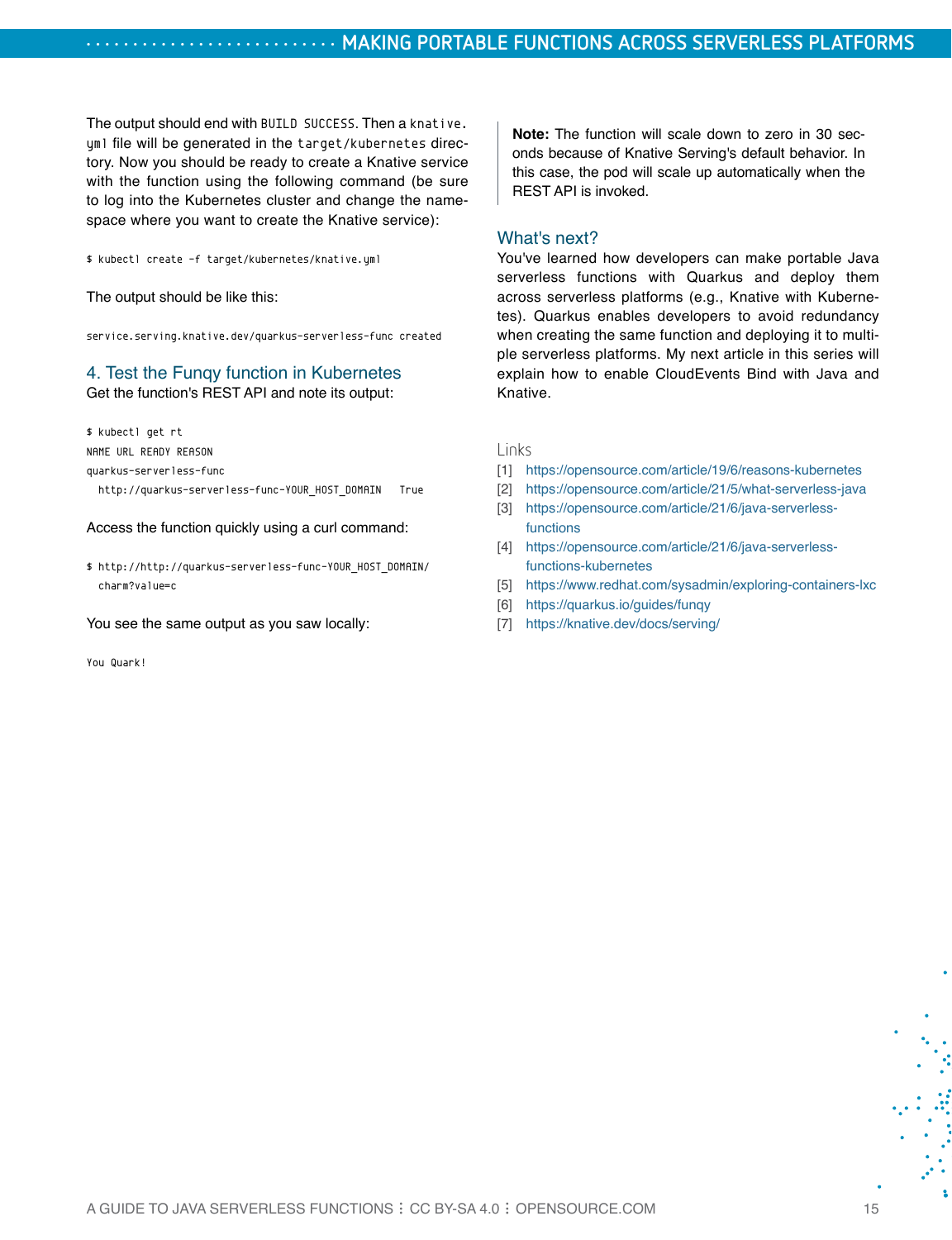## <span id="page-15-0"></span>**Bind a cloud event to Knative**

*CloudEvents provides a common format to describe events and increase interoperability.*

EVENTS HAVE BECOME an essential piece of modern<br>  $E$ VENTS reactive systems. Indeed, events can be used to communicate from one service to another, trigger out-of-band processing, or send a payload to a service like Kafka. The problem is that event publishers may express event messages in any number of different ways, regardless of content. For example, some messages are payloads in JSON format to serialize and deserialize messages by application. Other applications use binary formats such as Avro [\[1\]](https://avro.apache.org/) and Protobuf [\[2](https://developers.google.com/protocol-buffers)] to transport payloads with metadata. This is an issue when building an event-driven architecture that aims to easily integrate external systems and reduce the complexity of message transmission.

CloudEvents [\[3](https://cloudevents.io/)] is an open specification providing a common format to describe events and increase interoperability. Many cloud providers and middleware stacks, including Knative [\[4](https://knative.dev/)], Kogito [\[5](https://kogito.kie.org/)], Debezium [\[6](https://debezium.io/)], and Quarkus [[7\]](https://quarkus.io/) have adopted this format after the release of CloudEvents 1.0. Furthermore, developers need to decouple relationships between event producers and consumers in serverless architectures. Knative Eventing [[8\]](https://knative.dev/docs/eventing/) is consistent with the CloudEvents specification, providing common formats for creating, parsing, sending, and receiving events in any programming language. Knative Eventing also enables developers to latebind event sources and event consumers. For example, a cloud event using JSON might look like this:

```
{
     "specversion" : "1.0", (1)
    "id" : "11111", (2)
     "source" : "http://localhost:8080/cloudevents", (3)
     "type" : "knative-events-binding", (4)
     "subject" : "cloudevents", (5)
     "time" : "2021-06-04T16:00:00Z", (6)
     "datacontenttype" : "application/json", (7)
     "data" : "{\"message\": \"Knative Events\"}", (8)
```
}

```
In the above code:
```
- (1) Which version of the CloudEvents specification to use
- (2) The ID field for a specific event; combining the id and the source provides a unique identifier
- (3) The Uniform Resource Identifier (URI) identifies the event source in terms of the context where it happened or the application that emitted it
- (4) The type of event with any random words
- (5) Additional details about the event (optional)
- (6) The event creation time (optional)

(7) The content type of the data attribute (optional) (8) The business data for the specific event

Here is a quick example of how developers can enable a CloudEvents bind with Knative and the Quarkus Funqy extension [[9](https://opensource.com/article/21/6/quarkus-funqy)].

1. Create a Quarkus Knative event Maven project Generate a Quarkus project (e.g., quarkus-serverless-cloudevent) to create a simple function with Funqy Knative events binding extensions:

```
$ mvn io.quarkus:quarkus-maven-plugin:2.0.3.Final:create \
       -DprojectGroupId=org.acme \
       -DprojectArtifactId=quarkus-serverless-cloudevent \
        -Dextensions="funqy-knative-events" \
       -DclassName="org.acme.getting.started.GreetingResource"
```
#### 2. Run the serverless event function locally

Open the CloudEventGreeting.java file in the src/main/ java/org/acme/getting/started/funqy/cloudevent directory. The @funq annotation enables the myCloudEventGreeting method to map the input data to the cloud event message automatically:

```
private static final Logger log = 
  Logger.getLogger(CloudEventGreeting.class);
     @Funq
     public void myCloudEventGreeting(Person input) {
         log.info("Hello " + input.getName());
     }
}
```
Run the function via Quarkus Dev Mode:

\$ ./mvnw quarkus:dev

The output should look like this:

```
\_ \_ \_ \_ \_ \_ \_ \_ \_ \_ --/ __ \/ / / / _ | / _ \/ //_/ / / / __/
 -/ /_/ / /_/ / __ |/ , _/ ,< / /_/ /\ \ 
--\___\_\____/_/ |_/_/|_/_/|_|\____/___/
```

```
INFO [io.quarkus] (Quarkus Main Thread) quarkus-serverless-
 cloudevent 1.0.0-SNAPSHOT on JVM (powered by Quarkus 2.0.0.CR3) 
  started in 1.546s. Listening on: http://localhost:8080
INFO [io.quarkus] (Quarkus Main Thread) Profile dev activated.
```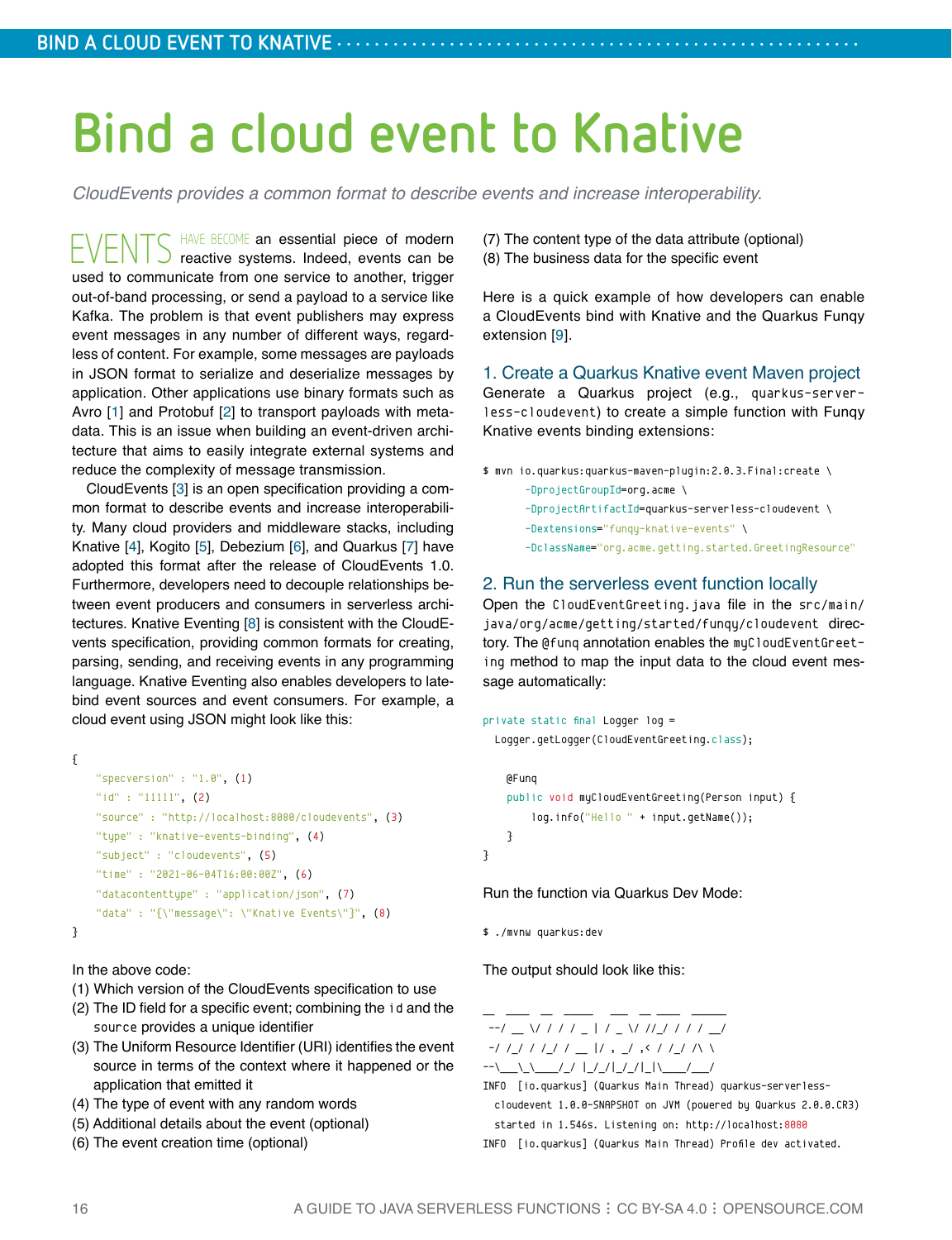Live Coding activated.

INFO [io.quarkus] (Quarkus Main Thread) Installed features: [cdi, funqy-knative-events, smallrye-context-propagation]

```
--
Tests paused, press [r] to resume
```
**Note:** Quarkus 2.x provides a continuous testing feature so that you can keep testing your code when you add or update code by pressing r in the terminal.

Now the CloudEvents function is running in your local development environment. So, send a cloud event to the function over the HTTP protocol:



#### The output should end with:

HTTP/1.1 204 No Content

Go back to the terminal, and the log should look like this:

INFO [org.acm.get.sta.fun.clo.CloudEventGreeting] (executor-thread-0) Hello Daniel

#### 3. Deploy the serverless event function to Knative

Add a container-image-docker extension to the Quarkus Funqy project. The extension enables you to build a container image based on the serverless event function and then push it to an external container registry (e.g., Docker Hub [[10](https://hub.docker.com/)], Quay.io [[11\]](https://quay.io/)):

\$ ./mvnw quarkus:add-extension -Dextensions="container-imagedocker"

Open the application.properties file in the src/main/ resources/ directory. Then add the following variables to configure Knative and Kubernetes resources (make sure to replace yourAccountName with your container registry's account name, e.g., your username in Docker Hub):

quarkus.container-image.build=true quarkus.container-image.push=true quarkus.container-image.builder=docker quarkus.container-image.image=docker.io/yourAccountName/funqyknative-events-codestart

Run the following command to containerize the function and then push it to the Docker Hub container registry automatically:

```
$ ./mvnw clean package
```
The output should end with BUILD SUCCESS.

Open the funqy-service.yaml file in the src/main/k8s directory. Then replace yourAccountName with your account information in the Docker Hub registry:

```
apiVersion: serving.knative.dev/v1
kind: Service
metadata:
   name: funqy-knative-events-codestart
spec:
   template:
     metadata:
       name: funqy-knative-events-codestart-v1
       annotations:
         autoscaling.knative.dev/target: "1"
     spec:
       containers:
         - image: docker.io/yourAccountName/funqy-knative-
                 events-codestart
```
Assuming the container image pushed successfully, create the Knative service based on the event function using the following kubect I command-line tool (be sure to log into the Kubernetes cluster and change the namespace where you want to create the Knative service):

\$ kubectl create -f src/main/k8s/funqy-service.yaml

The output should look like this:

```
service.serving.knative.dev/funqy-knative-events-codestart 
 created
```
Create a default broker to subscribe to the event function. Use the kn [[12\]](https://knative.dev/docs/client/install-kn/) Knative Serving command-line tool:

\$ kn broker create default

Open the funqy-trigger.yaml file in the src/main/k8s directory and replace it with:

```
apiVersion: eventing.knative.dev/v1
kind: Trigger
metadata:
   name: my-cloudevent-greeting
spec:
   broker: default
   subscriber:
     ref:
```
š.